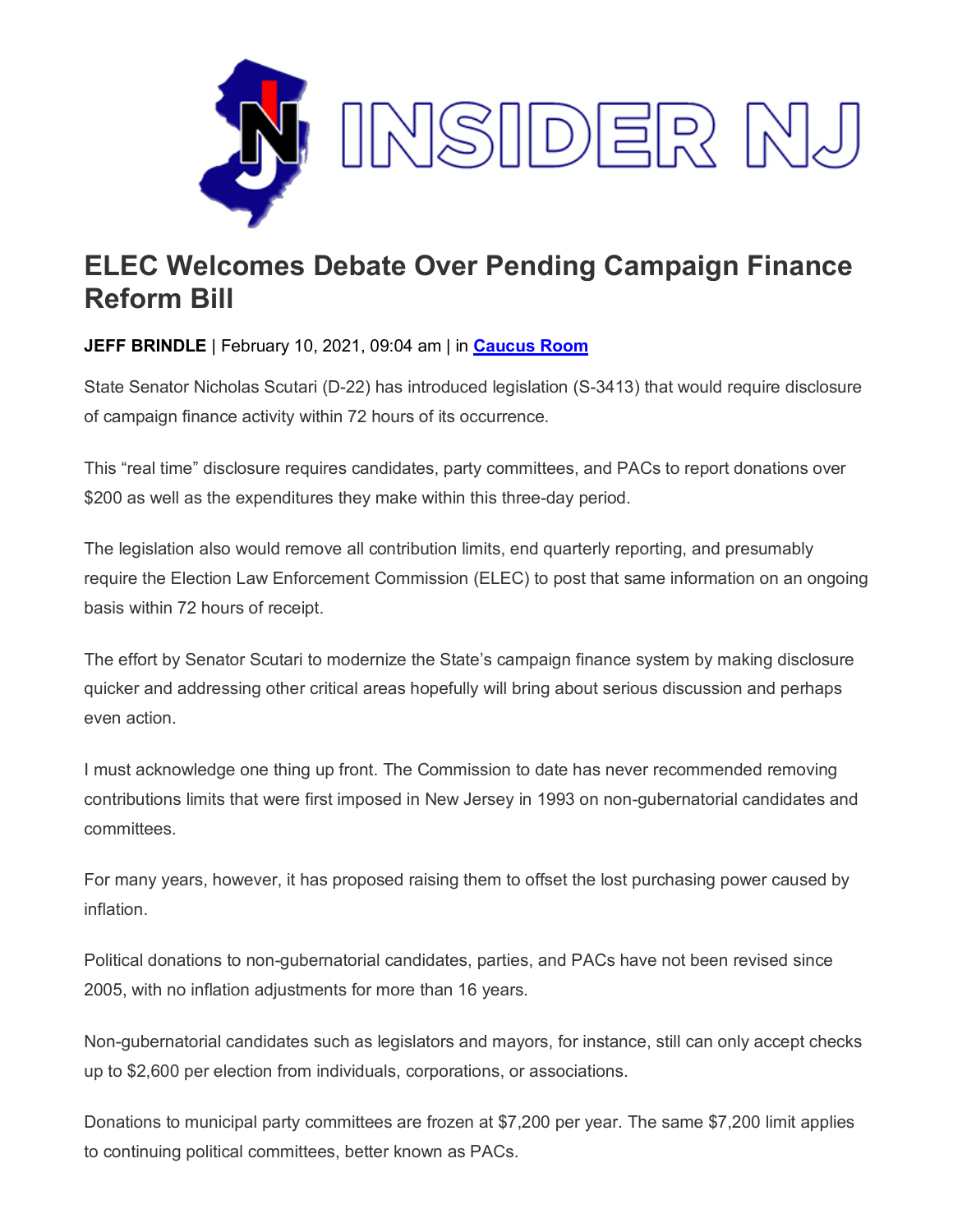By contrast, contributions limits for gubernatorial candidates are updated every four years since those candidates are eligible for public funds if they can raise enough money from private donors.

Gubernatorial candidates in 2005 were able to accept \$3,000 per election. This year, the contribution limit is \$4,900- a 63 percent increase.

The same statute that requires ELEC to revise gubernatorial contribution limits every four years also requires ELEC to recommend increases for other candidates and committees. But since 2005, the Legislature has left in place the non-gubernatorial donation caps.

Making matters worse, no limits apply to contributions made to independent, "Dark Money" groups. This dichotomy has helped cause a major imbalance within the State's electoral system.

Since the mid-2000s, independent groups have steadily grown more influential, spending tens of millions in recent gubernatorial and legislative elections. During the same period, political parties at all levels have been fading significantly.

When contribution limits were first imposed in 1993 on non-gubernatorial candidates, the state also enacted a unique campaign cost index into law. The index accounted for campaign inflation over the four-year period from 1989 to 1993.

It has been applied to gubernatorial elections ever since by factoring in inflation every four years.

The law helped save the Gubernatorial Public Financing Program. It was headed for oblivion in the 1980s when concern arose that candidates would think twice about accepting public funds if they had to keep operating under the same, fixed contribution limits every election. Quadrennial adjustments removed that disincentive.

Initially, the campaign cost index also was applied to non-gubernatorial candidates and party committees, with contribution limits raised for inflation consistent with that same four-year period between gubernatorial elections.

Unfortunately, effective in 2005, a new law froze the limits that applied to non-gubernatorial candidates. These limits have now been stagnant for 16 years even though inflation has not gone away.

Now more than ever, we need to raise contribution limits for non-gubernatorial candidates and parties, and once again make them subject to the campaign cost index adjuster every four-years.

These steps would go far toward enhancing the viability of the State's electoral system, just as use of the campaign cost index helped preserve the gubernatorial public finance program.